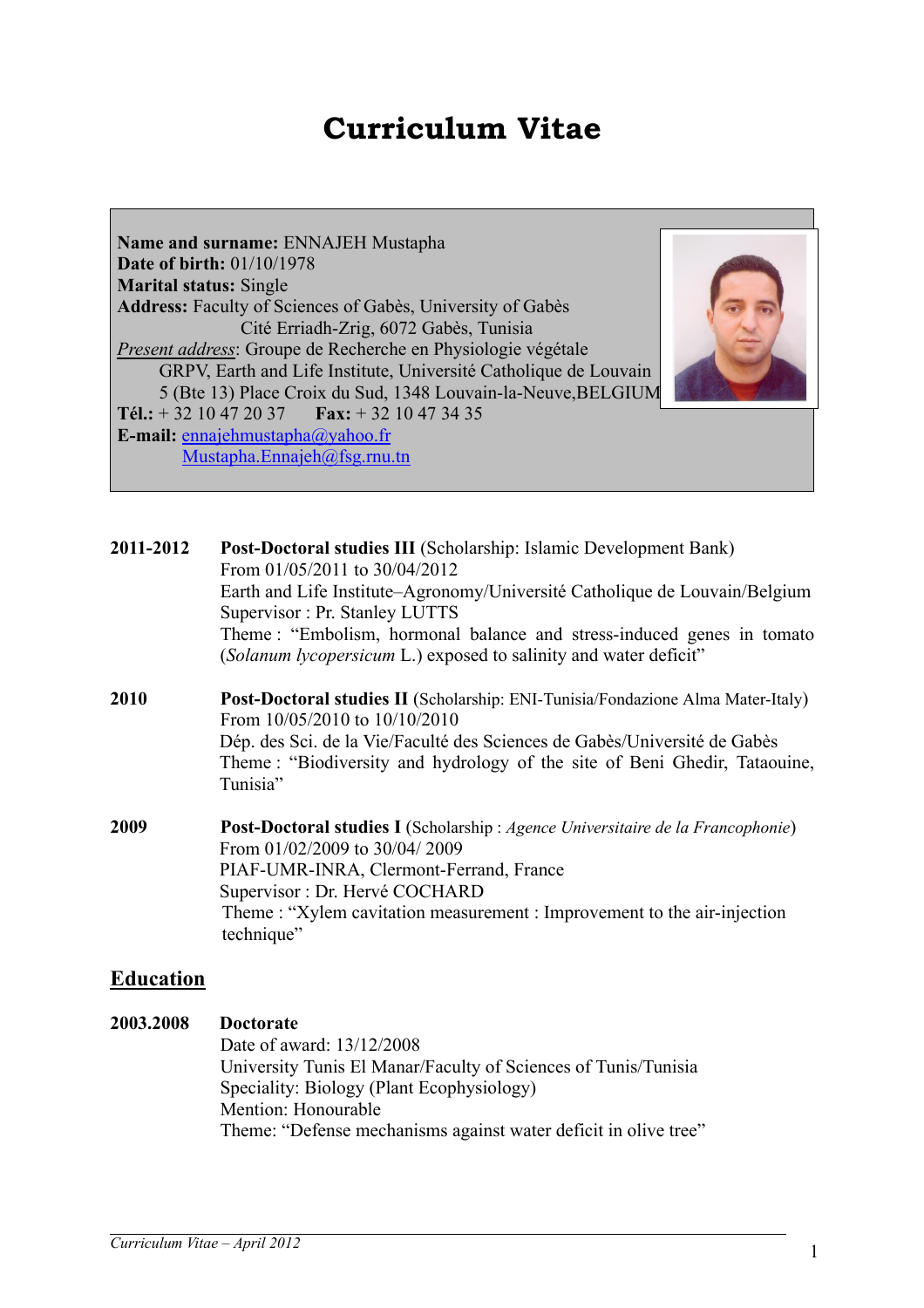#### **2001.2003Master**

Date of award: 05/12/2003 University Tunis El Manar/Faculty of Sciences of Tunis/Tunisia Speciality: Plant Ecophysiology Mention: Excellent Theme: "Water relations and photosynthetic traits of two olive cultivars subjected to water deficit"

**1997.2001 Licence in Natural Sciences** Date of award: 23/07/2001 University of Sfax/Faculty of Sciences of Gabès/Tunisia Mention: Good

### **1996.1997 High School Graduation Diploma**

# **Publications**

**Articles** (in journals with peer review)

T. TOUNEKTI, A.M. VADEL, M. ENNAJEH, H. KHEMIRA, S. MUNNÉ-BOSCH (2011) Ionic interactions and salinity affect monoterpene and phenolic diterpene composition in rosemary (*Rosmarinus officinalis* L.). *Journal of Plant Nutrition and Soil Science*. 000:1–11 doi: 10.1002/jpln.201000213

M. ENNAJEH, H. COCHARD, F. SIMÕES, H**.** KHEMIRA (2011) How reliable is the double-ended pressure sleeve technique for assessing xylem vulnerability to cavitation in woody Angiosperms? *Physiologia Plantarum*. 142:205-210, doi:10.1111/j.1399- 3054.2011.01470.x

M. ENNAJEH, M. NOUIRI, H. KHEMIRA, H. COCHARD (2011) Improvement to the airinjection technique to estimate xylem vulnerability to cavitation. *Trees, Structure and Function*. 25:705-710, DOI 10.1007/s00468-011-0548-8

M. GORAI, M. ENNAJEH, J. SONG, HABIB KHEMIRA, M. NEFFATI (2011) Changes in leaf gas exchange, water relations, biomass production and solute accumulation in *Phragmites australis* under hypoxic conditions. *Acta Ecologica Sinica*. 31:97-102. doi:10.1016/j.chnaes.2010.12.003

M. ENNAJEH, H. COCHARD and H. KHEMIRA (2010) Re-introduction success of an autochthonous species *Periploca angustifolia* in the Natural Reserve of Oued Dekouk, Tunisia. *Spanish Journal of Agricultural Research*. 8 (4) 1005-1011.

M. GORAI, M. ENNAJEH, H. KHEMIRA and M. NEFFATI (2010) Influence of NaClsalinity on growth, photosynthesis, water relations and solute accumulation in *Phragmites australis*. *Acta Physiologia Plantarum*. DOI 10.1007/s11738-010-0628-1

H. COCHARD, S. HERBETTE, T. BARIGAH, M. ENNAJEH, A. VILAGROSA (2010) Does sample length influence the shape of xylem embolism vulnerability curves? A test with the Cavitron spinning technique. *Plant, Cell and Environment*. 33:1543-1552. *DOI: 10.1111/j.1365-3040.2010.02163.x*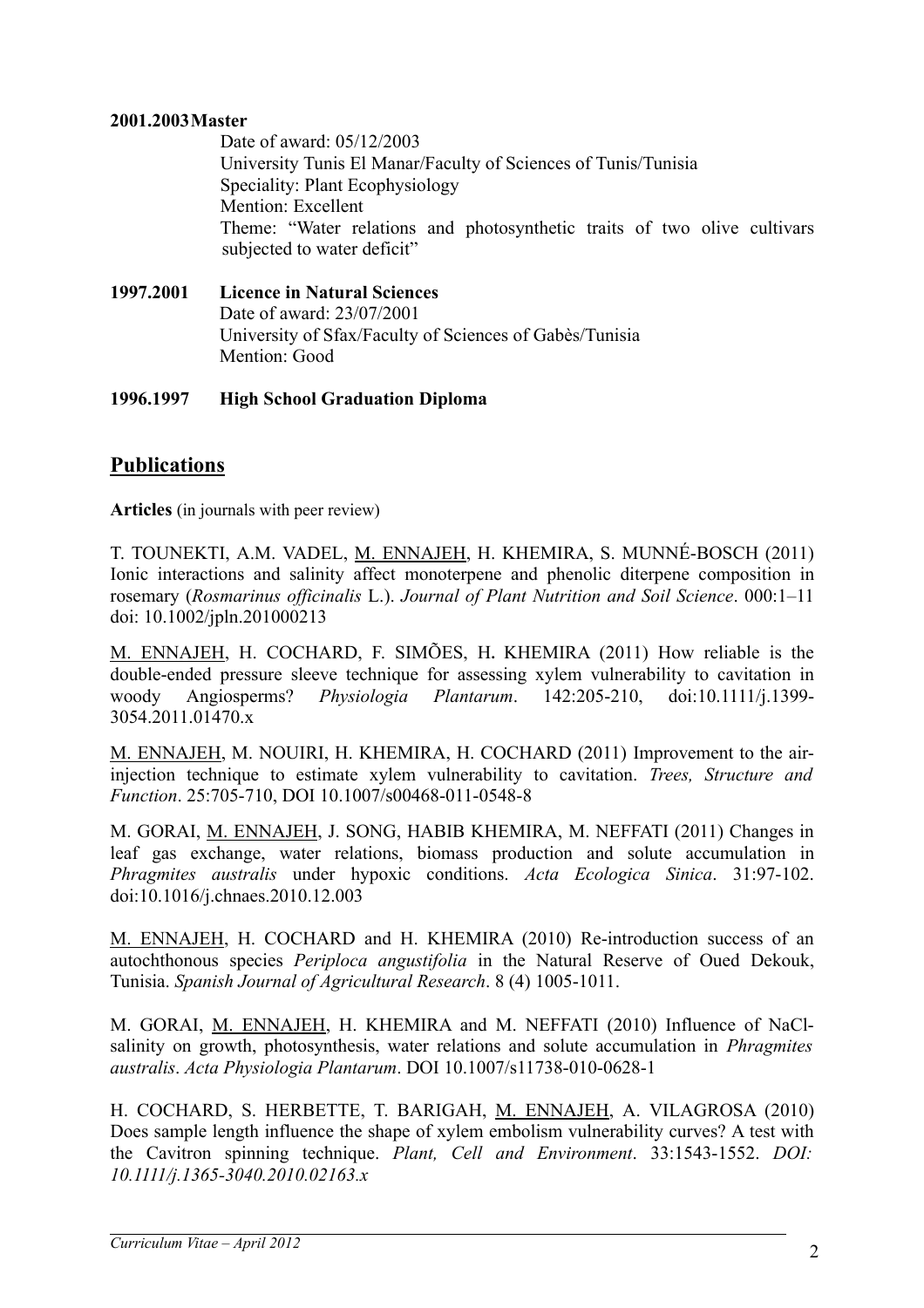M. ENNAJEH, A. M. VADEL and H. KHEMIRA (2010) Comparative impacts of water stress on leaf anatomy of drought-resistant and drought-sensitive olive cultivars. *Journal of Horticultural Science and Biotechnology*. 85 (4) 289-294.

M. GORAI, M. ENNAJEH, H. KHEMIRA and M. NEFFATI (2009) Combined effect of NaCl-salinity and hypoxia on growth, photosynthesis, water relations and solute accumulation in *Phragmites australis* plants. *Flora*. 205 (7) 462-470. doi:10.1016/j.flora.2009.12.021

M. ENNAJEH, A. M. VADEL and H. KHEMIRA (2009) Osmoregulation and osmoprotection in the leaf cells of two olive cultivars subjected to severe water deficit. *Acta Physiologiae Plantarum*. 31:711-721. doi:10.1007/s11738-009-0283-6

M. ENNAJEH, T. TOUNEKTI, A. M. VADEL, H. KHEMIRA and H. COCHARD (2008) Water relations and drought-induced embolism in two olive (*Olea europaea* L.) varieties 'Meski' and 'Chemlali' under severe drought conditions. *Tree Physiology*. 28 (6) 971-976.

M. ENNAJEH, A. M. VADEL, H. KHEMIRA, M. BEN MIMOUN and R. HELLALI (2006) Defense mechanisms against water deficit in two olive (*Olea europaea* L.) cultivars 'Meski' and 'Chemlali'. *Journal of Horticultural Science and Biotechnology*. 81 (1) 99-104.

## **Proceedings of symposia**

M. ENNAJEH, A. M. VADEL and H. KHEMIRA (2009) Osmoregulation and antioxidation in the leaf cells of two olive cultivars subjected to severe water deficit. Proceedings of the Third International Seminar; OLIVEBIOTEQ 2009 « Pour un secteur oléicole rénové, rentable et competitif en Méditerranée». December 15-19, 2009, Sfax, Tunisia. (S4-P9)

M. ENNAJEH, H. COCHARD, A.M. VADEL and H. KHEMIRA (2006) Hydraulic traits of olive cultivars subjected to water deficit. Eds. T. Caruso, A. Motisi and L. Sebastiani : Proceedings of the Second International Seminar/OLIVEBIOTEQ 2006 « Biotechnology and Quality of Olive Tree Products Around the Mediterranean Bassin ». November 5-10, 2006, Marsala-Mazara Del Vallo, Italy. Vol. 1, p : 481-484.

M. ENNAJEH, R. BOUHLAL, M. Ben Mimoun, a. VADEL, H. KHEMIRA, R. HELLALI and K. LATIRI (2003) Stmatal density and photosynthetic assimilation of ten olive cultivars. Ed. E. Stefanoudaki : *Proceedings of the International Symposium on Olive Tree and the Environnment*. October 1-3, 2003, MAICH-Chania, Crete, Greece. p :42-47.

### **Congress and Seminars** (Abstracts)

M. ENNAJEH, A. M. VADEL and H. KHEMIRA. (2008). Drought olive leaf morphoanatomical adaptations. 7èmes Journées Biotechnologiques de l'ATBT. December 15-18, 2008. Hammamet, Tunisia. BVP41. p : 85.

M. ENNAJEH, T. TOUNEKTI, A. M. VADEL, H. KHEMIRA and H. COCHARD**.** (2008). Water relations and drought-induced embolism in two olive (*Olea europaea* L.) varieties 'Meski' and 'Chemlali' under severe drought conditions. 18<sup>èmes</sup> Journées Nationales de Biologie de la SSNT. November 6-9, 2008. Yasmine Hammamet, Tunisia. p : 58.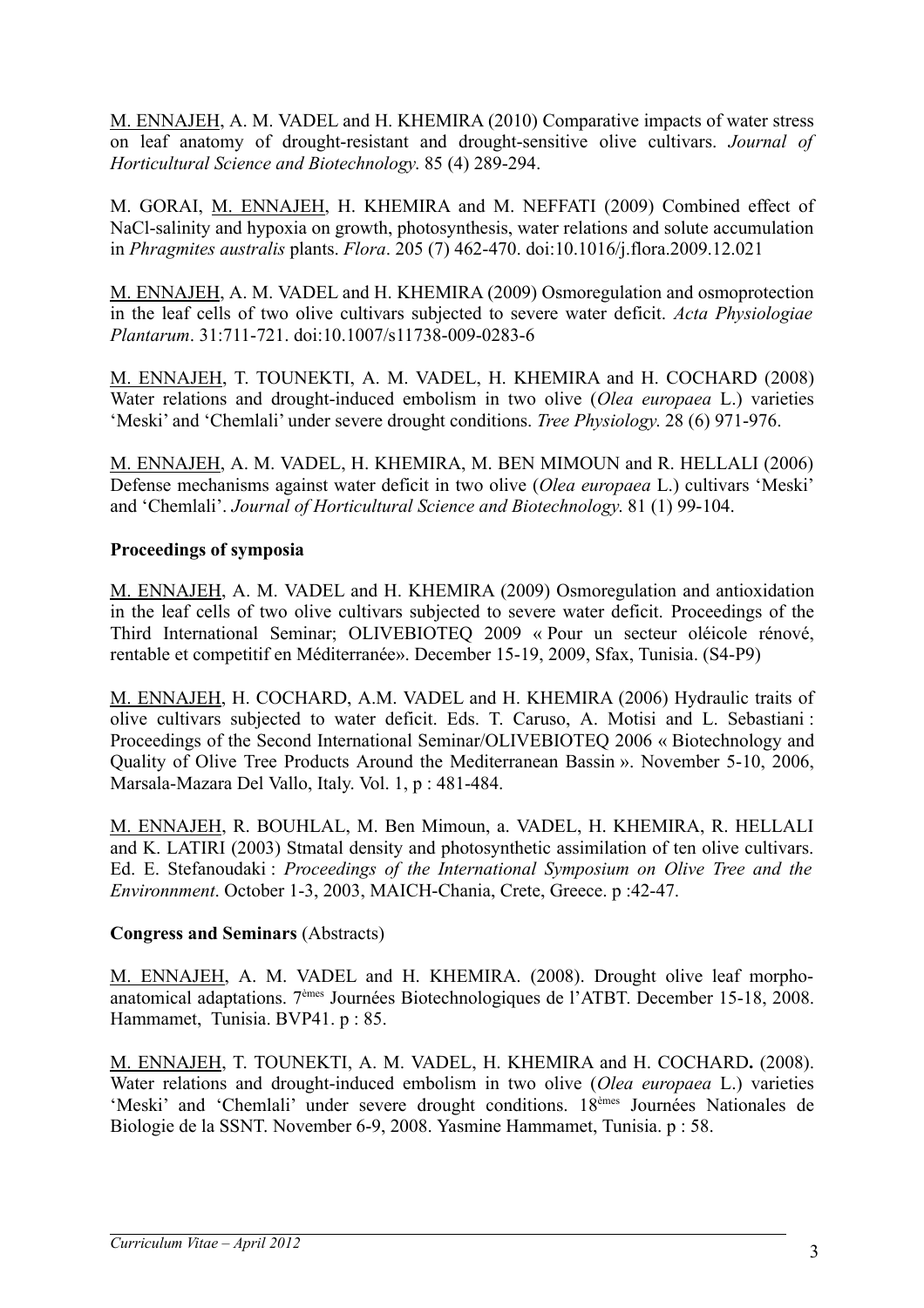M. ENNAJEH, A.M. VADEL and H. KHEMIRA. 2008. Leaf responses to water deficit in two olive cultivars: membrane integrity and antioxidant activity. Ed. Hammadi AYADI ; Proceedings of the International Symposium on Biotechnology. May 4-8, 2008, Sfax, Tunisia. PC142 S3.

M. ENNAJEH, H., A. VADEL et H. KHEMIRA. (2006). Gas exchange characteristics of ten olive cultivars. 17èmes Journées Biologiques de l'ATSB. March 20-23, 2006, Yasmine Hammamet, Tunisia. p : 233.

M. ENNAJEH, H., A. VADEL et H. KHEMIRA. (2005). Identification d'un marqueur biochimique pour la sélection des variétés d'olivier résistantes à la sécheresse. Les 16èmes Journées Biologiques de l'ATSB. March 20-23, 2005, Yasmine Hammamet, Tunisia. p : 187.

# **Stage & Training**

### **Research**

- Workshop : "Risk Assessement of Contaminated Sites" From January 02 to 06, 2011 ; Sfax, Tunisia Laboratoire Eau-Environnement-Energie/ENIS/Tunisie
- Training Cycle : Microsoft Access Level 2 From December 20 to 23, 2010 CRRA-Sidi Bouzid/EFIG/Sfax/Tunisie
- National Colloque: « Amélioration de la productivité de l'olivier et des arbres fruitiers » Institut de l'Olivier/Tunisia November 27, 2008

 Training stage: from July 03 to 17, 2007 Aristotle University of Thessaloniki/School of Agriculture/Department of Horticulture Thessaloniki, Greece Supervisors: Pr. Vasilakakis MILTIADIS Theme: "Extraction and determination of the activity of some antioxidant enzymes (SOD,

- POD, APX, CAT, Gr)" Training stage: from June 15 to July 05, 2005 PIAF UMR-INRA, Clermont-Ferrand, France Supervisors: Dr. Hervé COCHARD Theme: "Techniques for the Study of hydraulic architecture of tree"
- The 4th Symposium of Biotechnology ATBiotech. Hammamet/Tunisia From December 19 to 22, 2004
- Practice Course of Bioinformatics: from May 31 to June 05, 2005 University of Sfax/Faculty of Medicine of Sfax/Tunisia.

# **Professional**

- Educational seminars and workshops Higher School of Sciences and Techniques of Health of Sfax/University of Sfax/ Tunisia + On January 24, 2008: - Providing a conference or briefing - The motivation of students: concept and dynamic
	- + On February 14, 2008: Making an oral communication and poster